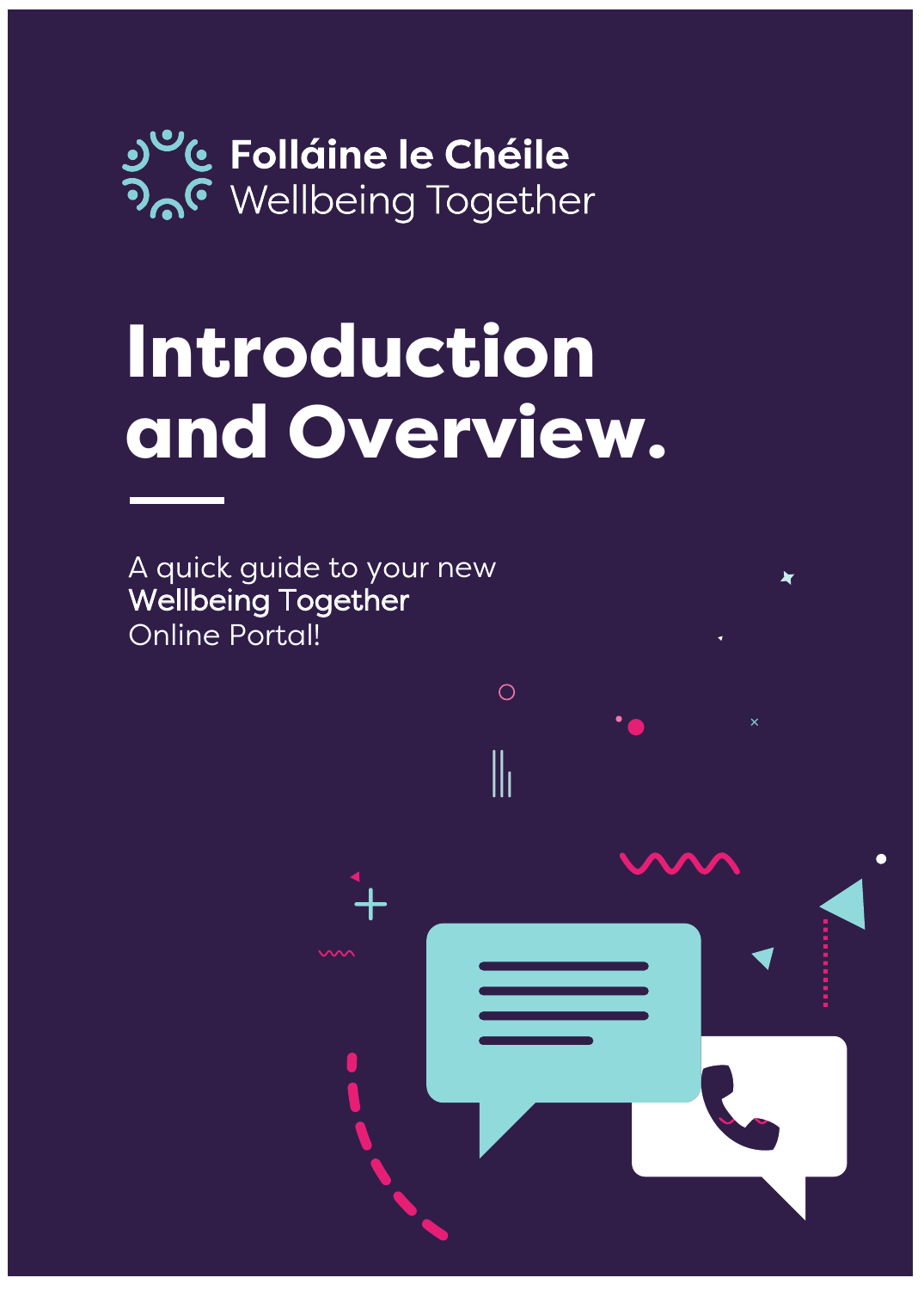## Introducing Wellbeing Together with **Spectrum.Life**

Spectrum.Life is Ireland's largest provider of allied health services, who deliver evidence-based health innovation to clients across Ireland and the UK. We currently support over 2,000 companies in their health and wellness programmes. We make workplace wellbeing more manageable and accessable than ever by connecting onsite wellness, digital wellbeing, Employee Assistance Services and Health Screening in one holistic solution.

### How can Spectrum. Life benefit you?

See below just some ways youcan start using the Wellbeing Together online portal to support you in taking control of your health and wellbeing!

#### **FAS**

Accessing your Employee Assistance Service (EAS) is now easier than ever. Available through our 24/7 helpline you can also use your app to live-chat, request a call back and access additional services such as mental health eLearning.

#### **Digital Wellbeing**

#### Through your Wellbeing Together

Spectrum. Life app, you will have access to hours of digital wellbeing content that has been created by industry experts on topics such as Mental Health, Fitness, Nutrition, and Sleep. You can also work towards specific fitness and nutrition goals by using our progress trackers!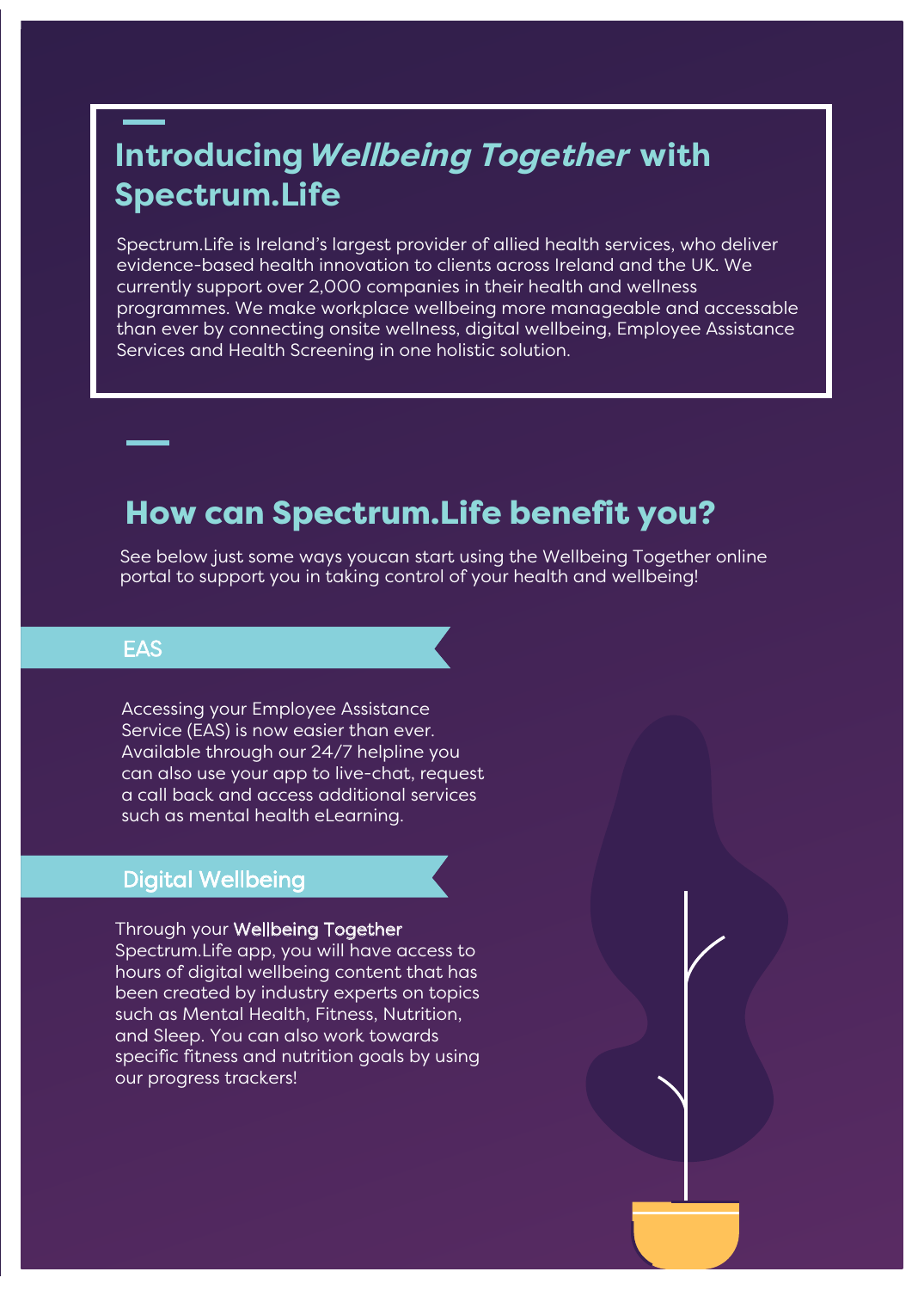#### **Online Wellness Events**

Book directly into online wellbeing webinars through your mobile or web app!

Register and attend at the click of a button!

#### **Wellbeing Rewards**

At Spectrum. Life we work with some of the best-known brands in health and wellness to offer you a range of health-related add-ons and rewards that are available to you on the Spectrum. Life portal.

#### **Access Your Wellbeing Portal**

Go To: https://wellbeingtogether.spectrum.life/login

Use Organisation Code: ylVIIU17

Download the Spectrum. Life app from the Apple App Store or Google Play Store

#### **Spectrum.Life is the** connected wellbeing solution that will give you access to digital wellbeing, employee assistance services and wellbeing rewards. **Get started and** take control of your health and wellbeing!